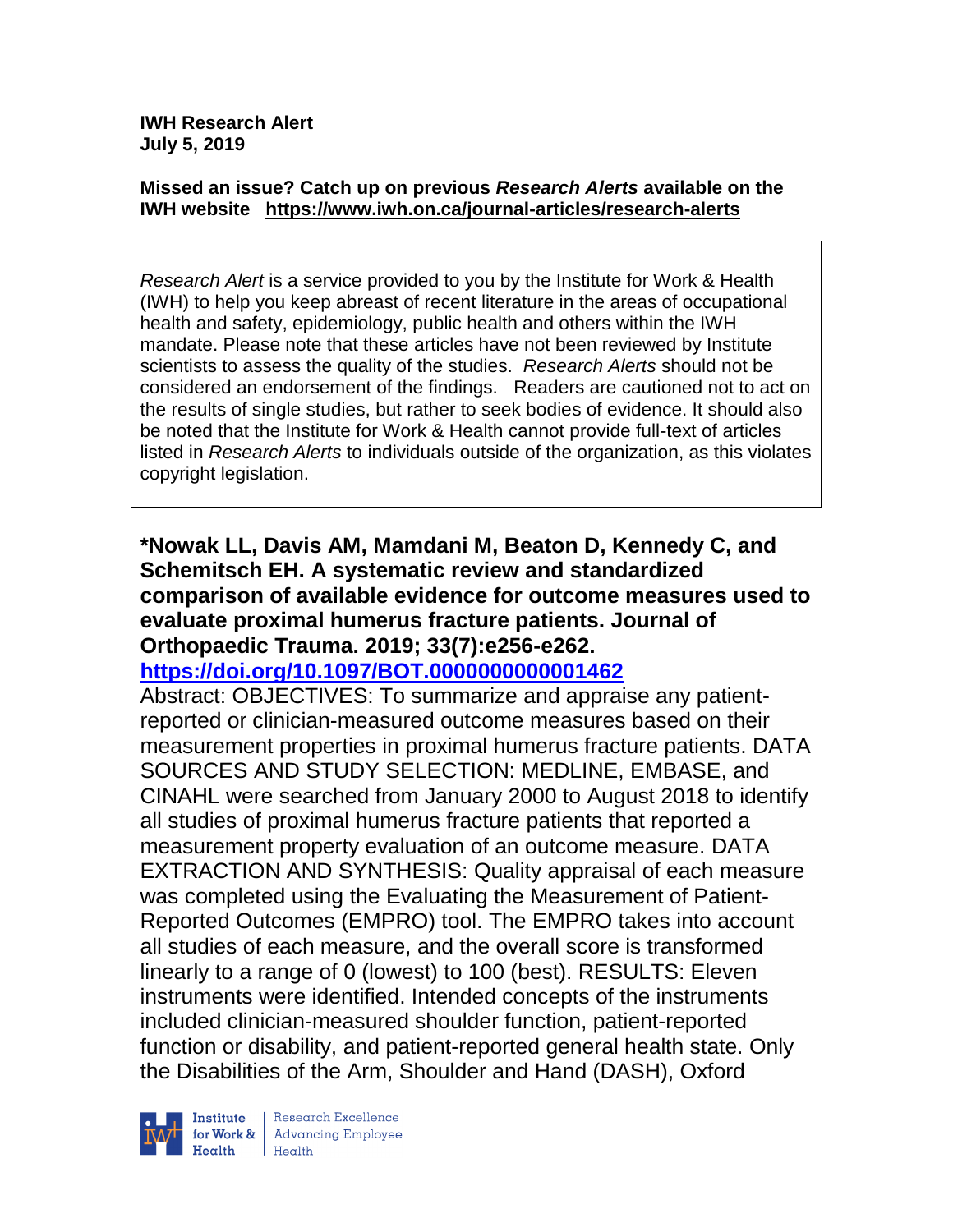Shoulder Score, Constant Score, University of California, Los Angeles Shoulder Score, and EuroQol 5 Dimension (EQ5D) were evaluated in more than 1 study. The Shoulder Function Index (SFINX), DASH, and EQ5D had the highest EMPRO scores (80, 66, and 58, respectively). The SFINX and DASH consistently scored among the top 3 instruments for each attribute. CONCLUSIONS: Evidence on the measurement properties of outcome measures for proximal humerus fracture patients is limited. With the available evidence, the SFINX is recommended as a clinician-measured functional outcome measure, the DASH as a patient-reported functional outcome measure, and the EQ5D as a general health status measure

### **Abdoli-Eramaki M, Agababova M, Janabi J, Pasko E, and Damecour C. Evaluation and comparison of lift styles for an ideal lift among individuals with different levels of training. Applied Ergonomics. 2019; 78:120-126.**

### **<https://doi.org/10.1016/j.apergo.2019.02.007>**

Abstract: Training for safe lifting techniques is used by employers to lower their workers' exposure to risk of workplace injuries. To determine effectiveness of training, 266 attendees at two professional conferences were asked to identify and demonstrate their preferred lift technique with the demonstration being an ideal floor-to-waist height lift of a10-kg weighted crate. 'Bend your knees' was the most frequent preferred cue for each of the self-reported participant groups: untrained (n=65), trained (n=86), and trainers (n=115) according to safe lifting techniques. The demonstrations showed that this cue was incorporated into the skill of lifting by all groups. Trained participants showed a stronger conformity for depth of squat; but, the overall variability suggested a lack of consensus on the ideal depth of squat. The trained group experienced less loading at L5/S1 (p=.021) compared to untrained that was countered by higher loading of the knee (p=.046). Trainers showed lower knee (p=.006) and shoulder (p=.03) loading with similar L5/S1 loading as the trained participants suggesting a broader set of criteria for safe lifting. While the study population was likely biased towards a common understanding of safe lifting techniques given the conferences were for ergonomists and safety professionals, the results provided valuable insight into potential knowledge gaps, and key messaging that is being delivered

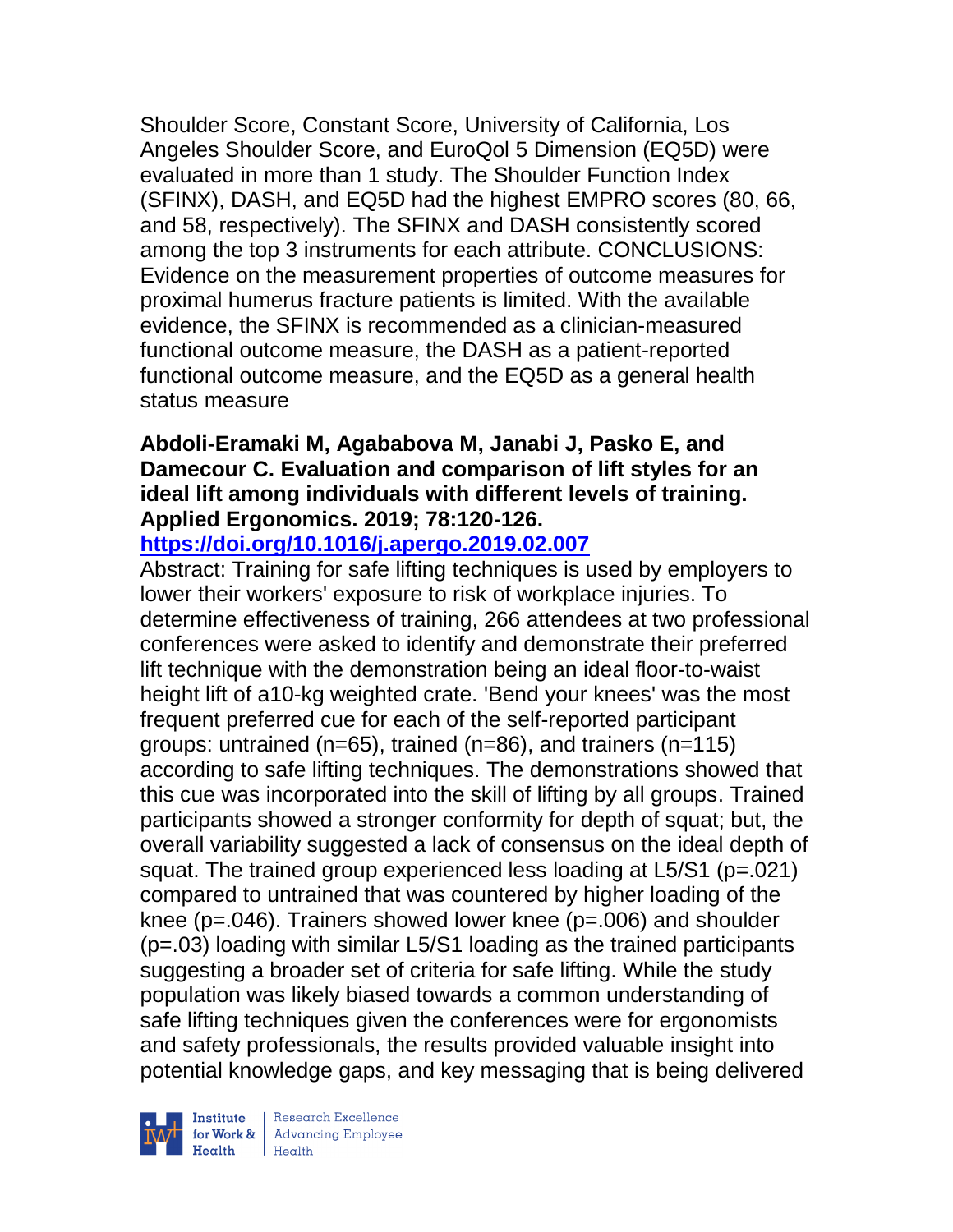and integrated into one's knowledge; a program review of lift training is recommended

### **Arnold E, La Barrie J, DaSilva L, Patti M, Goode A, and Clewley D. The effect of timing of physical therapy for acute low back pain on health services utilization: a systematic review. Archives of Physical Medicine & Rehabilitation. 2019; 100(7):1324-1338. <https://doi.org/10.1016/j.apmr.2018.11.025>**

Abstract: OBJECTIVE: To synthesize literature about the effect of early physical therapy (PT) for acute low back pain (LBP) on subsequent health services utilization (HSU), compared to delayed PT or usual care. DATA SOURCES: Electronic databases (MEDLINE, CINAHL, Embase) were searched from their inception to May 2018. STUDY SELECTION: Study selection included randomized control trials and prospective and retrospective cohort studies that investigated the association between early PT and HSU compared to delayed PT or usual care. Two independent authors screened titles, abstracts, and full-text articles for inclusion based on eligibility criteria, and a third author resolved discrepancies. Eleven out of 1146 articles were included. DATA EXTRACTION: Two independent reviewers extracted data on participants, timing of PT, comparisons to delayed PT or usual care, and downstream HSU, and a third reviewer assessed the information to ensure accuracy and reach consensus. Risk of bias was assessed with the Downs and Black checklist using the same method. DATA SYNTHESIS: Eleven studies met eligibility criteria. Early PT is within 30 days of the index visit for acute LBP. Five out of 6 studies that compared early PT to delayed PT found that early PT reduces future HSU. Random effects meta-analysis indicated a significant reduction in opioid use, spine injection, and spine surgery. Five studies compared early PT to usual care and reported mixed results. CONCLUSIONS: Early PT for acute LBP may reduce HSU, cost, and opioid use, and improve health care efficiency. This review may assist patients, health care providers, health care systems, and third-party payers in making decisions for the treatment of acute LBP

**Colim A, Arezes P, Flores P, and Braga AC. Effects of workers' Body Mass Index and task conditions on exertion psychophysics during Vertical Handling Tasks. Work. 2019;** 



| Research Excellence for Work & Advancing Employee<br>
Health Health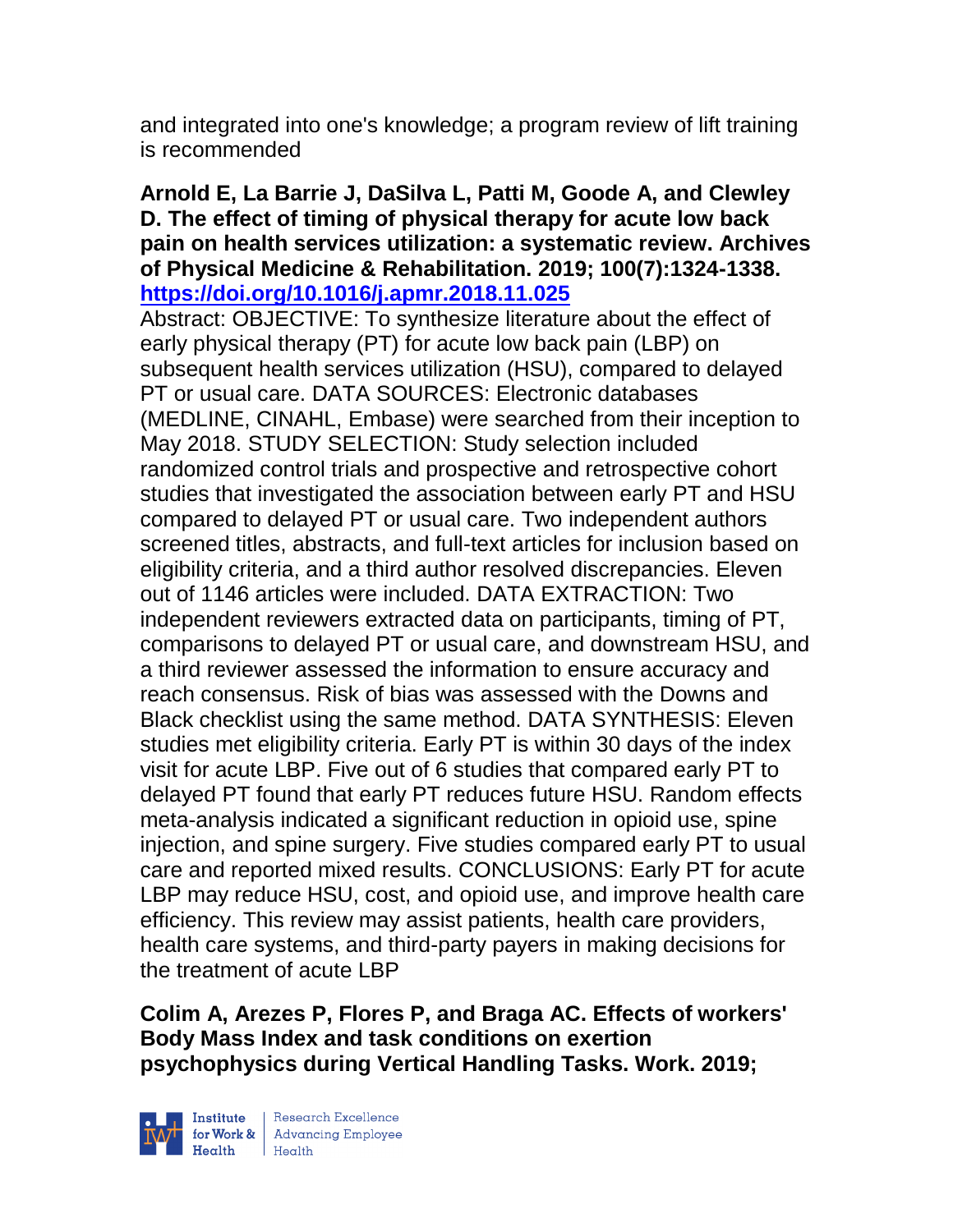### **63(2):231-241.**

### **<https://doi.org/10.3233/WOR-192923>**

Abstract: BACKGROUND: Obesity prevalence in the workforce is clearly increasing. Simultaneously, manual lifting/lowering loads, referred to as Vertical Handling Tasks (VHT) in this paper, are common in industries and services. Performing VHT exposes workers to physical overload, which can be measured using a psychophysical approach. Various risk factors can increase this overload, including individual factors such as workers' Body Mass Index (BMI). OBJECTIVE: To study the possible effects of workers' BMI and some task conditions on physical overload during VHT. METHODS: Psychophysical data were collected from 51 participants having different body constitutions (including non-obese, overweight and obese). The participants performed 6 VHT (3 different loads x2 workstation configurations), during which they lifted and lowered a test-box between their knees and shoulders. For each task, they reported their perceived exertion using the Borg Category Ratio-10 (CR-10) scale. RESULTS: The results showed that the CR-10 scale is sensitive to the variation of the task conditions tested. However, the psychophysical data pointed to a tendency to decrease the perception of physical overload as workers' BMI increases. CONCLUSIONS: This may compromise the validity of the application of psychophysical data as an ergonomic approach for Work-Related Musculoskeletal Disorders (WRMSD) prevention in obese workers

**Emmatty FJ and Panicker VV. Ergonomic interventions among waste collection workers: a systematic review. International Journal of Industrial Ergonomics. 2019; 72:158-172. <https://doi.org/10.1016/j.ergon.2019.05.004>** 

**Giraudo M, Bena A, Mosca M, Farina E, Leombruni R, and Costa G. Differences in work injury risk between immigrants and natives: changes since the economic recession in Italy. BMC Public Health. 2019; 19(1):836.**

**<https://doi.org/10.1186/s12889-019-7178-2>[open access]** Abstract: BACKGROUND: It is known that occupational injury rates are higher for immigrant than for native workers, however the effects of the economic cycles on these differences has not been assessed to date. The aim of the paper is to test if the crisis has the same

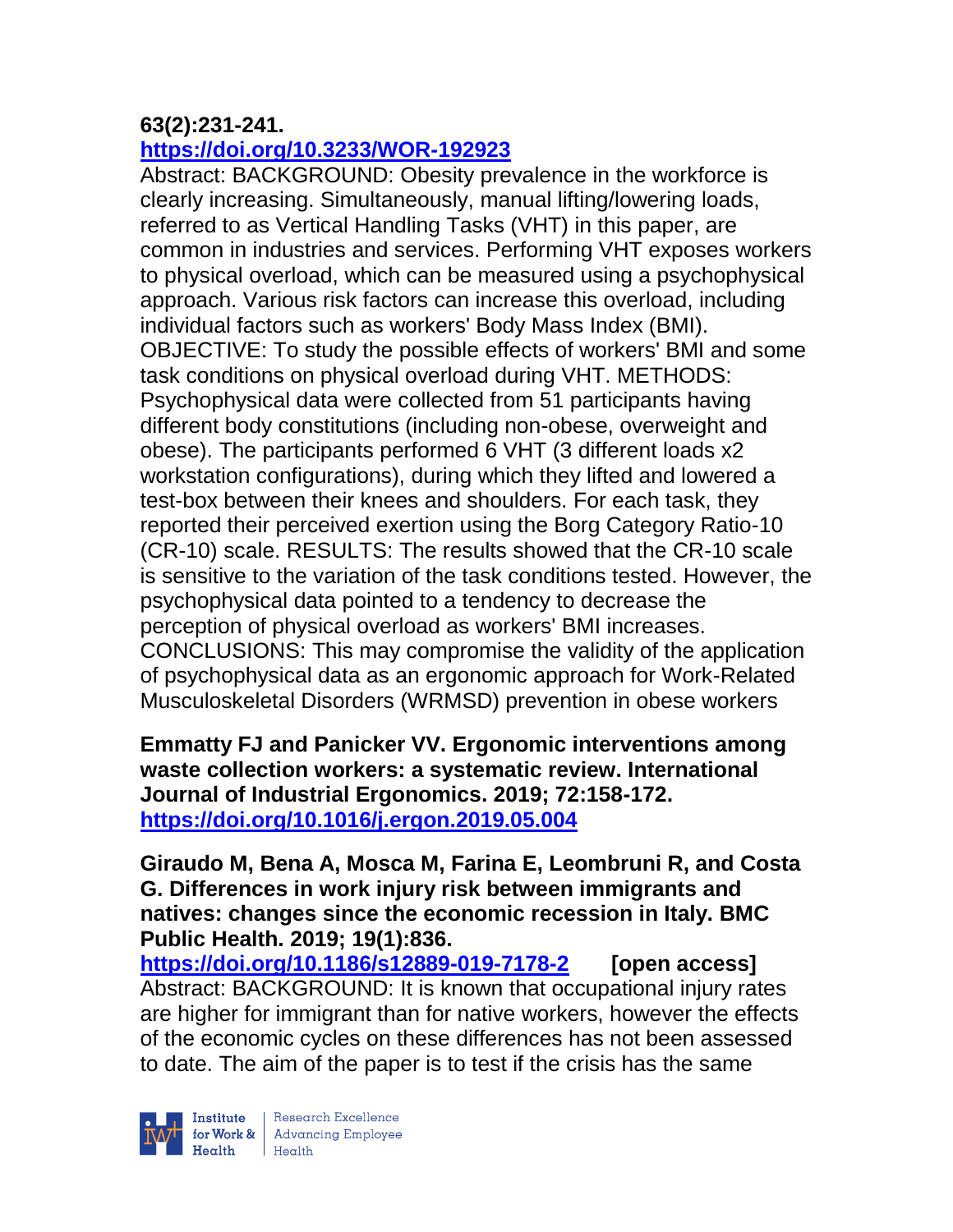mechanism of selection in the two groups by comparing injury rates in 2005 (before the crisis) and in 2010 (after the crisis). METHODS: The Work History Italian Panel-Salute integrated database was interrogated to identify employment contracts in the metalworking and construction industries for the years 2005 and 2010 and the occupational injuries. A definition based on the type of injury, less likely to be biased by underreporting, was used to select serious events. Immigrants and natives were matched using the propensity score method and injury rates were calculated in the two years. Analyses were stratified by industry. RESULTS: In the metalworking industry injury rates slightly increased over time for both groups, and were higher among immigrant than native workers in both 2005 and 2010. In the construction industry the 2005 injury rate was the same in the two groups, and there was a negative trend over time in both groups. However the decline in the 2010 injury rate for Italian workers was much larger, which led to a considerable increase of the incidence rate ratio of immigrants with respect to native (IRR 3.83, 95% CI 2.52-5.75). CONCLUSIONS: The economic recession had an impact on the risk of workplace injury. Though the main observed factors (18 variables) usually reported in literature to explain the higher injury rates of the immigrant workers were controlled through the matching, there were still differences between immigrants and natives. The main reason is that immigrants continue to be assigned to the more dangerous jobs and the more dangerous tasks within these job. Furthermore, also differences in the perception of workplace injury risks, linguistic barriers, and cultural factors may have a role in explaining this gap

#### **Gomez R and Lamb D. Unions and non-standard work: union representation and wage premiums across non-standard work arrangements in Canada, 1997-2014. ILR Review. 2019; 72(4):1009-1035.**

**<https://doi.org/10.1177/0019793919852926>** 

**Goodman S, Leos-Toro C, and Hammond D. Methods to assess cannabis consumption in population surveys: results of cognitive interviewing. Qualitative Health Research. 2019; 29(10):1474-1482.** 

**<https://doi.org/10.1177/1049732318820523>** 

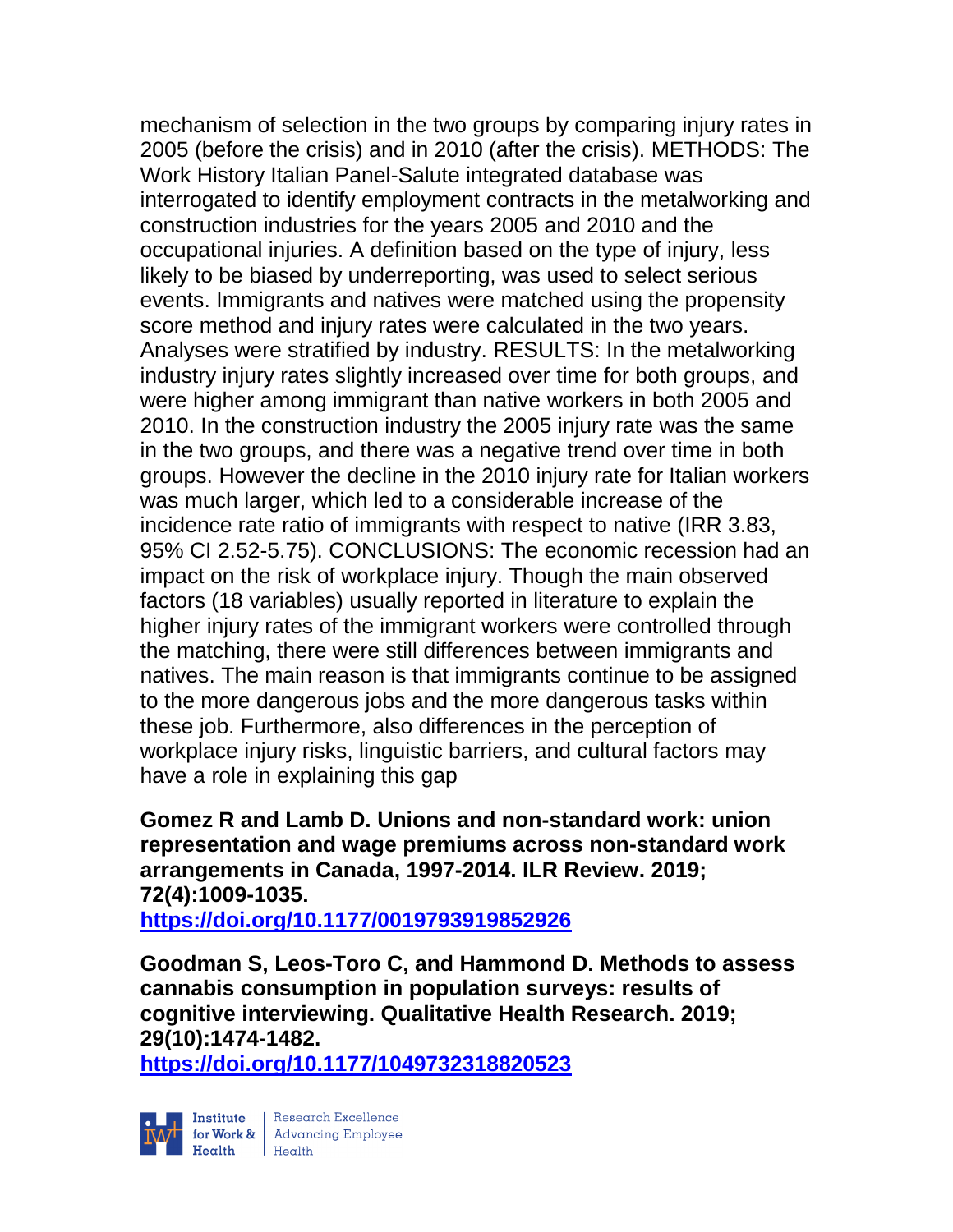Abstract: The Cannabis Act legalized the possession and sale of nonmedical cannabis in Canada on October 17, 2018. Evaluating the impact of cannabis legalization requires a more thorough understanding than is provided by most existing measures of cannabis use. The aim of this study was to pretest a range of cannabis consumption measures used in a population-based survey and to share insights gained in the process. Cognitive interviewing was conducted among 10 cannabis users aged >/=16 years. Comprehension and self-reporting of consumption types and amounts, sources of purchase, and cannabinoid levels were examined. Findings revealed areas for improvement in a number of survey items, including unclear wording and reference images. Identified issues were used to improve the survey for use in the International Cannabis Policy Study. The authors discuss important principles (e.g., use of visual cues, user-selected units, and time frames) that should be adopted when assessing cannabis use in population-based studies

### **Hansen CD. Comparing fatal occupational accidents in Denmark and Sweden 1993-2012. Occupational Medicine. 2019; 69(4):283- 286.**

### **<https://doi.org/10.1093/occmed/kqz064>**

Abstract: BACKGROUND: Denmark and Sweden are in many respects two very similar countries with similar welfare state systems and work environment authorities. Nevertheless, marked differences in the incidence of fatal occupational accidents have been found in earlier comparisons of the two countries. AIMS: To investigate differences in the incidence of fatal occupational accidents in the period from 1993 to 2012 to establish to what extent characteristics of the deceased can explain some of the difference between the two countries. METHODS: Analyses of the accident registers of the two countries' national work environment authorities with supplemental linkages to official registers on employment status are used to determine the incidence of fatal occupational accidents for different groups. The analysis is based on 2375 accidents (1068 in Denmark and 1307 in Sweden) over the period of 20 years. Poisson regression is used to derive incidence rates over time for specific groups. RESULTS: In the study period, the incidence of fatal occupational accidents decreased in both countries (incidence rate ratio [IRR]:



Research Excellence Finantium Research Excellence<br>
For Work & Advancing Employee<br>
Health Health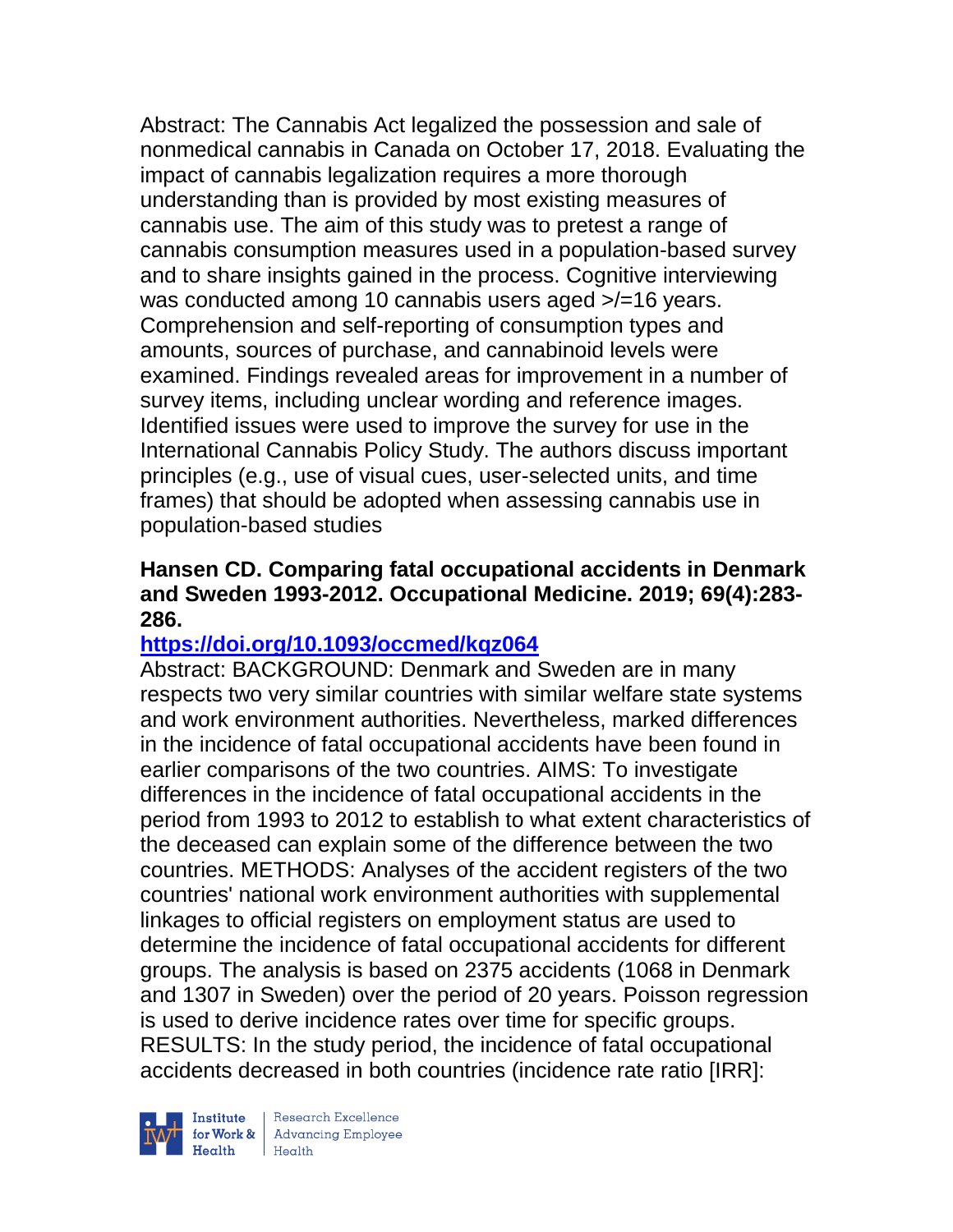0.95), although the incidence was on average higher in Denmark (IRR: 1.20) and grew larger over time. This difference did not disappear after adjusting for age, sex and industry among the deceased (IRR: 1.12). CONCLUSIONS: The incidence of fatal occupational accidents was slightly higher in Denmark in the entire period. The difference could not be explained completely by sociodemographic differences or differences related to the labour market structure in the two countries, i.e. other factors (e.g. cultural) may play a role in producing the difference

# **Jeong I, Yoon JH, Roh J, Rhie J, and Won JU. Association between the return-to-work hierarchy and self-rated health, selfesteem, and self-efficacy. International Archives of Occupational & Environmental Health. 2019; 92(5):709-716.**

**<https://doi.org/10.1007/s00420-019-01406-7>** 

Abstract: PURPOSE: This study aimed to examine whether change of employer and/or job upon return-to-work after work-related injuries and diseases is related to health outcomes; self-rated health, selfesteem, and self-efficacy were used as indicators. METHODS: Data from the Panel Study of Workers' Compensation Insurance in Korea were used. A total of 1,610 workers who had returned to work after work-related injuries and diseases were included. The workers were divided into four groups according to their return-to-work characteristics: same employer, same job ( $n = 660$ ); same employer, different job ( $n = 57$ ); different employer, same job ( $n = 318$ ); and different employer, different job ( $n = 575$ ). Self-rated health, Rosenberg Self-Esteem Scale, and Self-Efficacy Scale scores were used as outcome variables. Logistic regression analysis was used. RESULTS: Compared to workers who had returned to the same employer and same job, those who had returned to the same employer but a different job were less likely to report good self-rated health (odds ratio [OR] 0.54; confidence interval [CI] 0.30-0.97). Those returning to a different employer but the same job were less likely to report good self-rated health (0.47, 0.35-0.64) and high selfesteem (0.73, 0.55-0.96). Those returning to a different employer and different job were less likely to report good self-rated health (0.49, 0.38-0.63), high self-esteem (0.68, 0.54-0.86), and high self-efficacy (0.66, 0.52-0.83). CONCLUSIONS: Change of employer and/or job related to health outcomes. Returning to the same employer and



 $\begin{tabular}{|l|} Institute & Research Excellence \\ \hline for Work & Advancing Employee \\ Health & Health \\ \end{tabular}$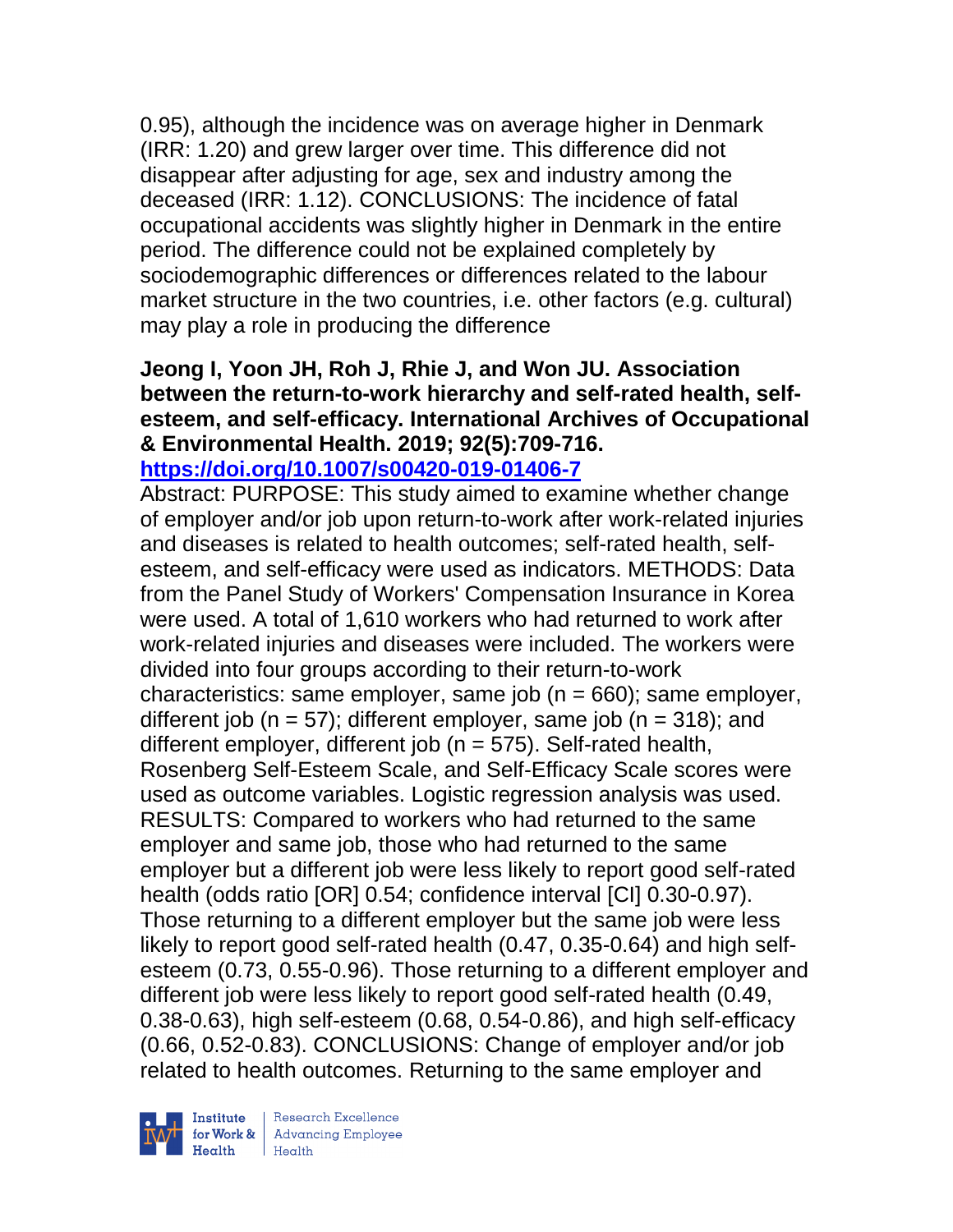same job should be set as a goal in the vocational rehabilitation process

## **Kulmala J, Luoma A, and Koskinen L. Able or unable to work? Life trajectory after severe occupational injury. Disability and Rehabilitation. 2019; 41(18):2192-2198.**

**<https://doi.org/10.1080/09638288.2018.1464603>** 

Abstract: Purpose: To study the probabilities and permanence of return to work, inability to work and rehabilitation, and to explore the connection between these life situations and later working after a severe occupational injury. Materials and methods: A historical cohort of Finnish workers with a severe occupational injury during 2008 ( $N =$ 11,585) were followed up annually on the outcomes of return to work over a 5-year observation period. We examined transition probabilities from one life situation to another with Markov chain analysis, and applied logistic regression with generalized estimating equations to assess the effect of register-based determinants on return to work. Results: Within the five anniversaries, 85% of the injured were working, 9% were unable to work (fully or partly) and 2% received rehabilitation. Age, gross annual income, type of work, injured body part, injury type and the injured's annual condition subsequent to the work injury were significant determinants of return to work. Conclusions: The probability of return to work decreased with time, but, on average, one-fifth of the injured workers succeeded in return to work after being unable to work on the previous anniversary, which indicates that it is worthwhile to conduct efforts for this target group in order to promote return to work. Implications for Rehabilitation The current life situation of the injured should be taken into account when promoting return to work, as it is a strong predictor of later working after a serious occupational injury. Rehabilitation and return to work programs should start in time due to declining return to work rates as the disability continues. Return to work on a part-time basis could be a good option during the early phases of recovery, since a notable proportion of those partly unable to work on the first anniversary returned later to full-time workers. The probability of recovery is relatively high even for those with long-term disabilities, so the promotion of return to work is highly recommended also for this target group



| Research Excellence for Work & Advancing Employee<br>Health Health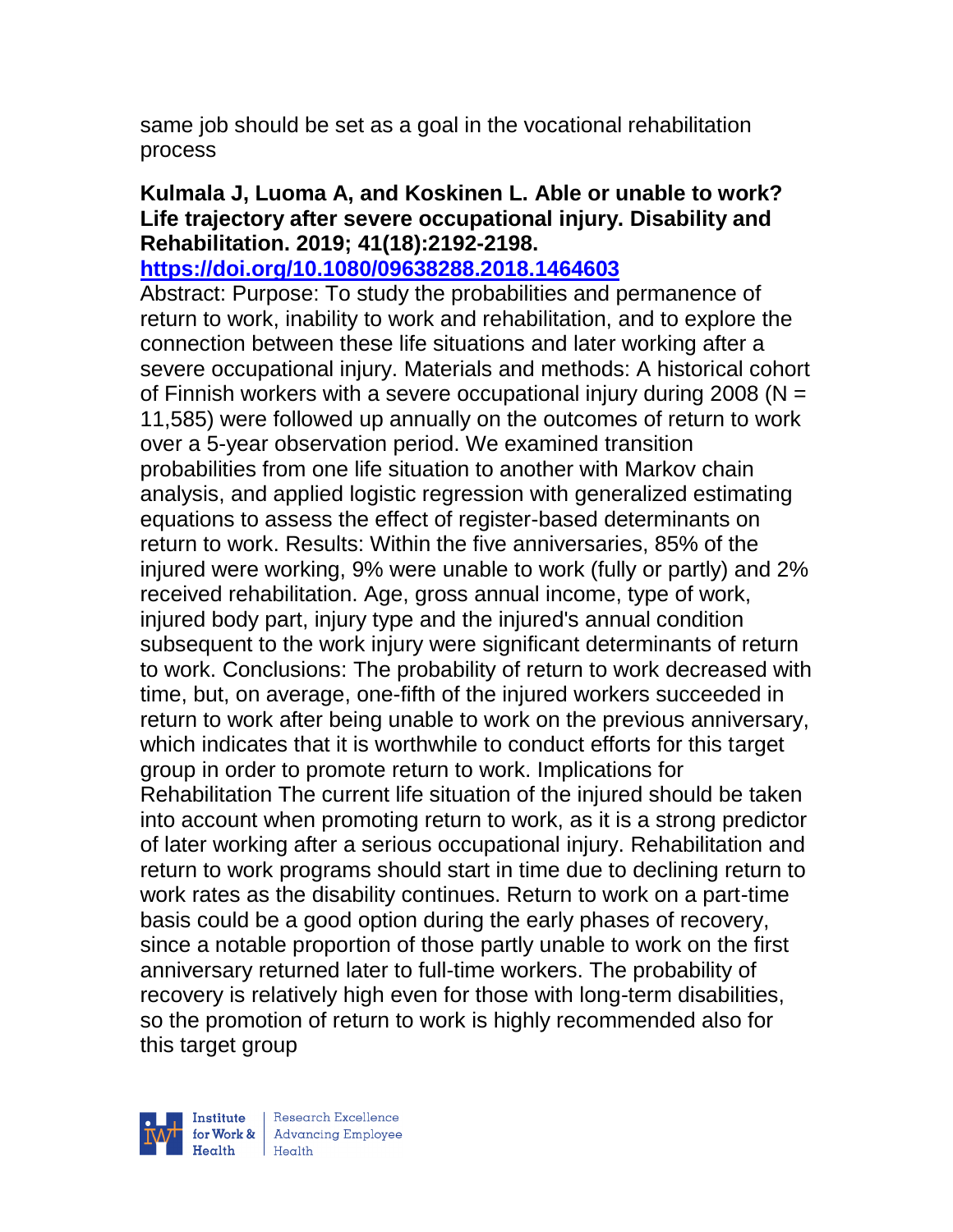## **Momosaki R, Tsuboi M, Yasufuku Y, Furudate K, Kamo T, Uda K, et al. Conclusiveness of Cochrane Reviews in physiotherapy: a systematic search and analytical review. International Journal of Rehabilitation Research. 2019; 42(2):97-105.**

# **<https://doi.org/10.1097/MRR.0000000000000338>**

Abstract: Numerous Cochrane Reviews (CRs) in the field of physiotherapy have been published, but their conclusiveness has not been investigated. The purpose of this study was to provide an overview and describe the conclusiveness of evidence from CRs regarding physiotherapy. We conducted a systematic search using the Cochrane Database of Systematic Reviews in the Cochrane Library from 2008 through 2017 in the field of physiotherapy, the Physical Rehabilitation Evidence Database, and the CRs list on the Cochrane Rehabilitation website. Reviewers extracted the following data: year of publication, editorial group, number of articles meeting the criteria, number of patients enrolled, conclusiveness, and need for additional studies. Linear regression was used to determine whether the percentage of conclusive reviews was affected by the year of publication. Reviewers found 283 CRs in the field of physiotherapy, and only 16 (5.7%) of which were conclusive. The number of trials and participants enrolled in conclusive reviews were significantly higher than those in inconclusive reviews ( $P < 0.001$ ). The percentage of conclusive reviews was significantly correlated with year of publication ( $P = 0.03$ ). Almost all reviews recognized the need for additional studies. Most CRs in physiotherapy are inconclusive, and most emphasize the need for further research. The ability of a Cochrane Review to reach a conclusion is affected by the cumulative patient sample size and number of trials included in the analysis

**Mutlu N and Altuntas S. Risk analysis for occupational safety and health in the textile industry: integration of FMEA, FTA, and BIFPET methods. International Journal of Industrial Ergonomics. 2019; 72:222-240.** 

**<https://doi.org/10.1016/j.ergon.2019.05.013>** 

**Rosa D, Terzoni S, Dellafiore F, and Destrebecq A. Systematic review of shift work and nurses' health. Occupational Medicine. 2019; 69(4):237-243.** 

**<https://doi.org/10.1093/occmed/kqz063>** 

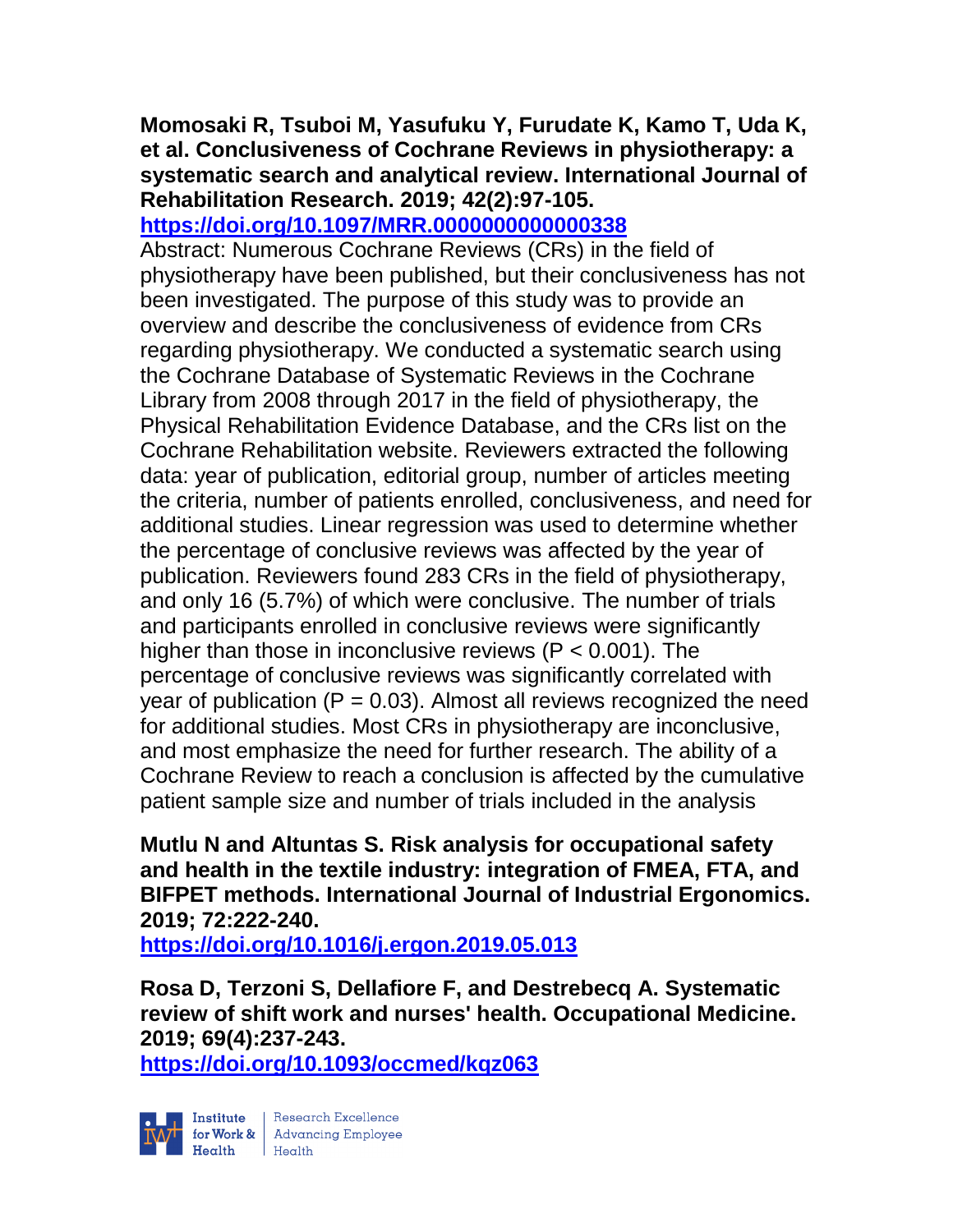Abstract: BACKGROUND: Nursing is characterized by a working articulation in shifts to ensure continuity of care throughout the 24 h. However, shift work and the resulting desynchronization of circadian rhythms may have adverse effects on nurses' health. AIMS: To describe the effects of shift work and desynchronization of circadian rhythms on nurse's health. METHODS: Databases: PubMed, Cinahl, Scopus, Embase and Ilisi. Search terms (free terms, MeSH): 'nurses', 'shiftwork', 'nightwork', 'sleep disorder, circadian rhythm', 'work schedule tolerance', 'breast neoplasm', 'metabolic syndrome X', 'metabolic cardiovascular syndrome', 'Cardiovascular disease', 'stress', 'diabetes'. We included all randomized controlled trials, observational studies, reviews and papers studying nurses' shift work. Quality assessment of the retrieved papers was verified according to Dixon-Woods checklist. RESULTS: Twenty-four articles were analyzed. Literature review has shown that shift work involves an alteration in psychophysical homeostasis, with a decrease in performance. It is an obstacle for social and family relationships, as well as a risk factor for stress, sleep disorders, metabolic disorders, diabetes, cardiovascular disorders and breast cancer. CONCLUSIONS: An organized ergonomic turnaround can be less detrimental to the health of nurses and more beneficial for the healthcare providers. Therefore, we suggest organizing studies to assess whether improving nurses' health would lead to a reduction in miscarriages, absenteeism and work-related stress

### **See B, Juszczyk D, Parsons V, Smedley J, Gilworth G, and Madan I. Managing common mental health disorders in healthcare workers. Occupational Medicine. 2019; 69(4):290-293. <https://doi.org/10.1093/occmed/kqz068>**

Abstract: BACKGROUND: Approximately a quarter of sickness absence in the UK National Health Service (NHS) is attributed to common mental health disorders (CMHDs). This is costly to the NHS and impacts on patient care and staff morale. Little is known about the occupational health (OH) management of NHS staff who take sick leave for CMHDs. AIMS: To explore the current OH management of NHS staff on sick leave for CMHDs. METHODS: We invited providers of NHS OH services identified from the NHS Health at Work Network and Commercial OH Providers Association to complete a survey on the management of employees off work because of CMHDs. Analysis



| Research Excellence for Work & Advancing Employee<br>Health Health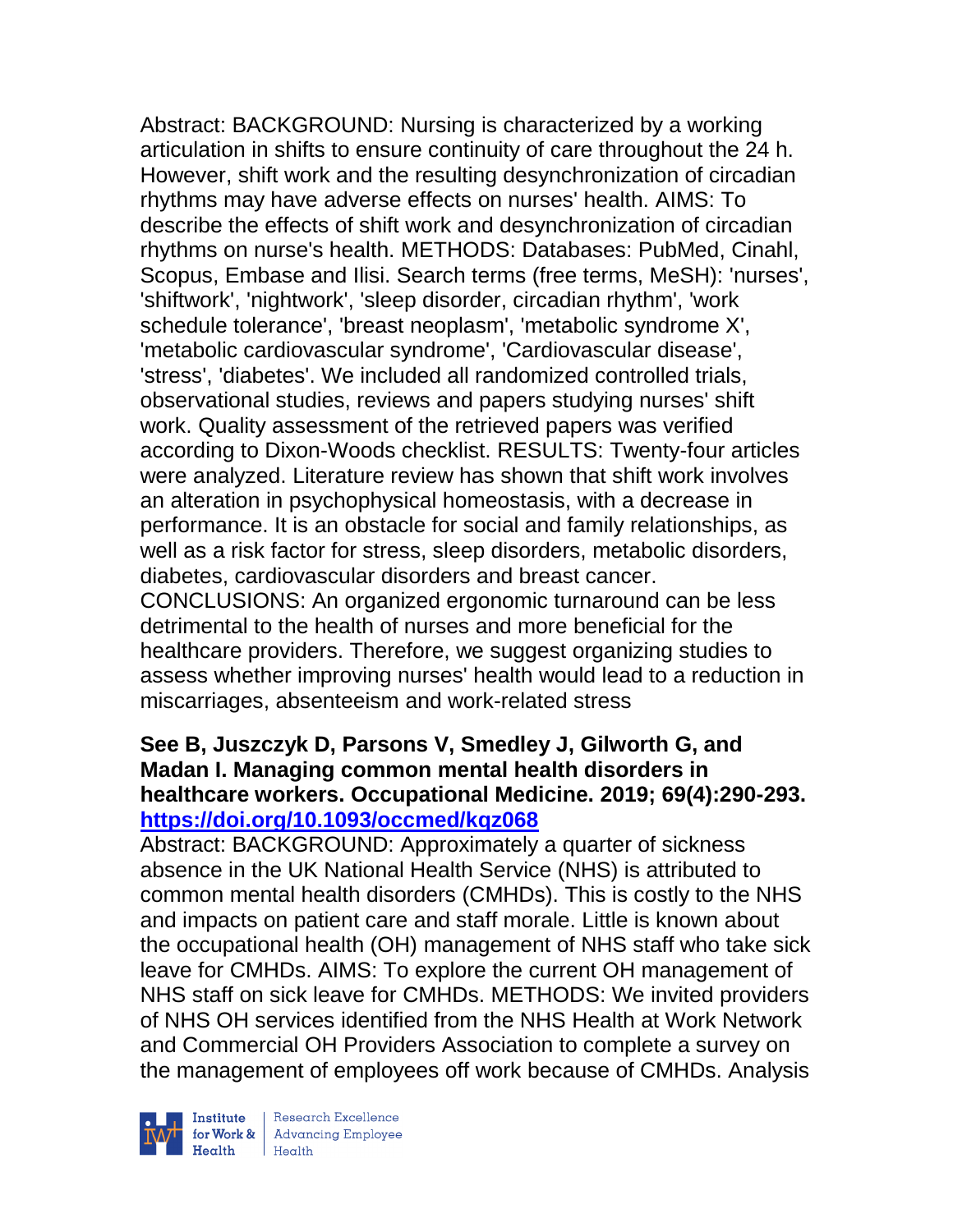involved descriptive statistics and content analysis. RESULTS: Fortynine (39%) of the 126 OH departments approached responded. The majority (98%) had an organizational sickness absence policy that included triggers for referral for staff absent with CMHDs. In 63%, referral occurred 8-28 days after the onset of absence; in 92%, the consultation was completed by an OH nurse or OH physician. Content of the first consultation often included assessment of symptoms and medication for CMHDs. Case management and regular reviews were least commonly used despite evidence on their effectiveness in supporting return to work. All providers offered some support for managers of staff with CMHDs. CONCLUSION: Variation existed between providers of NHS OH services in the timing of referrals, use of case management and regular reviews for staff with CMHDs. Our findings suggest that current evidence-based guidance on interventions to improve return to work is not being implemented consistently

#### **Tsang SMH, So BCL, Lau RWL, Dai J, and Szeto GPY. Comparing the effectiveness of integrating ergonomics and motor control to conventional treatment for pain and functional recovery of work-related neck-shoulder pain: a randomized trial. European Journal of Pain. 2019; 23(6):1141-1152. <https://doi.org/10.1002/ejp.1381>**

Abstract: BACKGROUND: Work-related neck and shoulder pain (WRNSP) is highly prevalent among patients who seek physiotherapy treatment. Clinicians may tend to focus on teaching home exercises and provide general advice about workplace improvement. The present study investigates the short- and long-term impact of an intervention approach that emphasizes on integrating the motor control re-education with ergonomic advice. METHODS: Participants diagnosed with WRNSP ( $n = 101$ ) were randomly assigned into two groups in this randomized controlled trial. The Ergo-motor Group  $(EM, n = 51)$  received an integrated intervention with ergonomic advice/modifications and motor control training individualized for each participant based on their specific work demands. Control Group (CO, n = 50) received treatment for pain relief and general exercises of their necks at a designated physiotherapy clinic. Neck pain intensity and functional outcome measures were assessed before, immediately and 1-year after the 12-week intervention programmes.



| Research Excellence Institute<br>
for Work & Advancing Employee<br>
Health Health